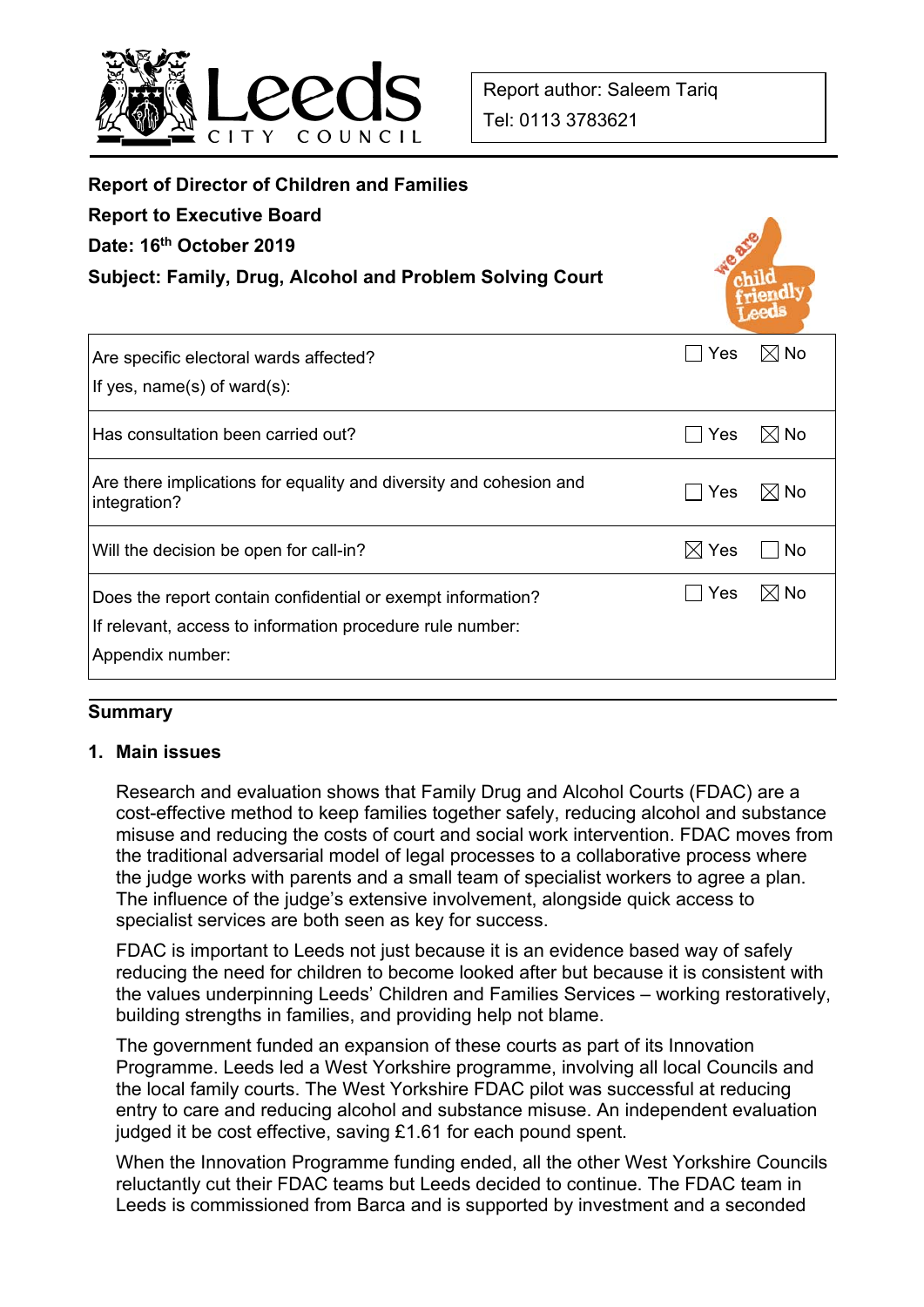social worker from the Council and from funding secured by Barca from a charitable trust. The seconded social work post from the Council was included to add expertise and improve joint working with front line social workers. This was agreed during a previous reorganisation of some social work activities and does not pose a risk to locality social work capacity.

The Children and Families Service is now working to secure additional funding for the work of the FDAC in order to expand its role because of the strong evidence that this is a valuable area where an 'Invest to Save' approach can improve outcomes whilst reducing costs. The aim is to expand the team to include additional specialists to provide help with mental health and domestic violence in order to better meet the needs of children and families.

This work has already seen its first success as Leeds has been named as one of a small group of areas that will be funded by the Department for Education (DfE) and What Works Centre (WWC) to expand FDAC.

**2. Best Council Plan Implications** (click here for the latest version of the Best Council Plan)

FDAC has the potential to support not just the Best Council priority of making Leeds a Child Friendly City but also to contribute towards the priorities around Safer and Stronger Communities as well as promoting Health and Wellbeing.

## **3. Resource Implications**

The initial expansion of FDAC will be funded by the DfE/WWC FDAC initiative, alongside continued funding and staff secondment from Children and Families Service. The funding and secondment was agreed by the Director and is within existing budgets and does not limit the capacity of local social work teams. The intention is to use this funding to expand the team whilst working to secure local long term funding from 2021.

## **Recommendations**

- a) Note the report and the success of Leeds' Family Drug and Alcohol Courts (FDAC).
- b) Note that the Director of Children and Families will lead future work with national and local partners to secure investment for an expanded FDAC in Leeds.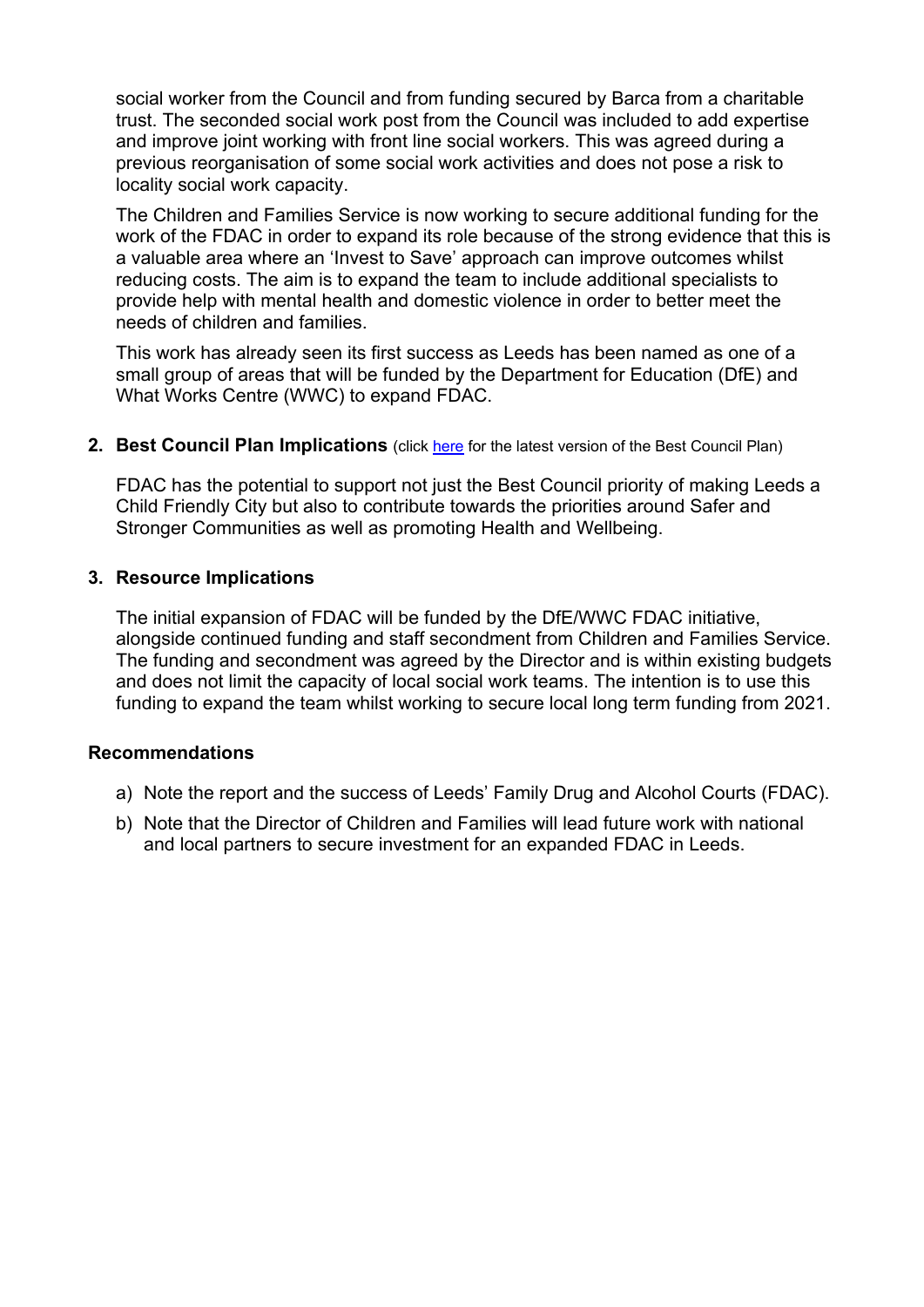## **1. Purpose of this report**

1.1 The purpose of this report is to provide the Board with an update on the successful work of the Leeds Family Drug and Alcohol Court (FDAC) and to set out how the Children and Families Service aims to work with central government and local partners to secure and expand this valuable work with children and families.

# **2. Background information**

- 2.1 Parental substance misuse is estimated nationally to be a significant factor in nearly two-thirds of care applications. It is a leading cause of child abuse and neglect and is associated with a range of child health and developmental difficulties. Recovery from parental substance misuse is a lengthy and uncertain process, a factor which may help explain why family reunification is particularly fragile in these circumstances. Parental substance misuse is very challenging to overcome and this leads to many children becoming looked after or living in alternative care arrangements. The social and financial costs to society as a whole are substantial.
- 2.2 The Family Drug and Alcohol Court started in 2008 in London, building on innovative developments in 'Problem Solving Courts' in North America. It is an alternative, problem-solving approach to legal proceedings in cases where parental substance misuse is a key trigger for the local authority to instigate care proceedings. It aims to support parents to overcome their entrenched problems while the case is being determined in the Court arena.
- 2.3 FDAC's main features are a non-adversarial approach in the courts involving judicial continuity, fortnightly judge-led review hearings without lawyers present, and a specialist multidisciplinary team that advises the court and provides quick access to intensive support to parents as well as close monitoring of their progress. The team has a range of professionals including an Advanced Practitioner social worker; a substance misuse worker and a clinical psychologist; and works well with local partners to provide swift access to an extensive range of support including:
	- **Drug and Alcohol treatment support** treatment, , 1-2-1 support work, testing, rehab, detox, mutual aid, aftercare planning, and community groups. Substances addressed so far has included heroin, crack cocaine, legal highs, alcohol, cannabis, cocaine, ecstasy and amphetamine, prescription drugs and support from GP surgeries with a varying range of use patterns.
	- **Access to mental health** support including referrals and access to specialist services, mental health assessments, GP and primary health care services, Crisis Team, community support, 1-2-1 sessions, group work etc.
	- **Trauma Informed Care and Support** 1-2-1 support, access to counselling.
	- **Domestic Violence support** including victim and perpetrator work, safety planning, MARAC, healthy relationships, communication. Referrals have been made to Caring Dads, Women's Health Matters, Together Women Project and Leeds Domestic Violence Service
	- **Family support** Communication, FGC, restorative conferences, couples counselling.
	- **ETE** access to employment, college, peer mentoring, training, work experience, IAG, budgeting.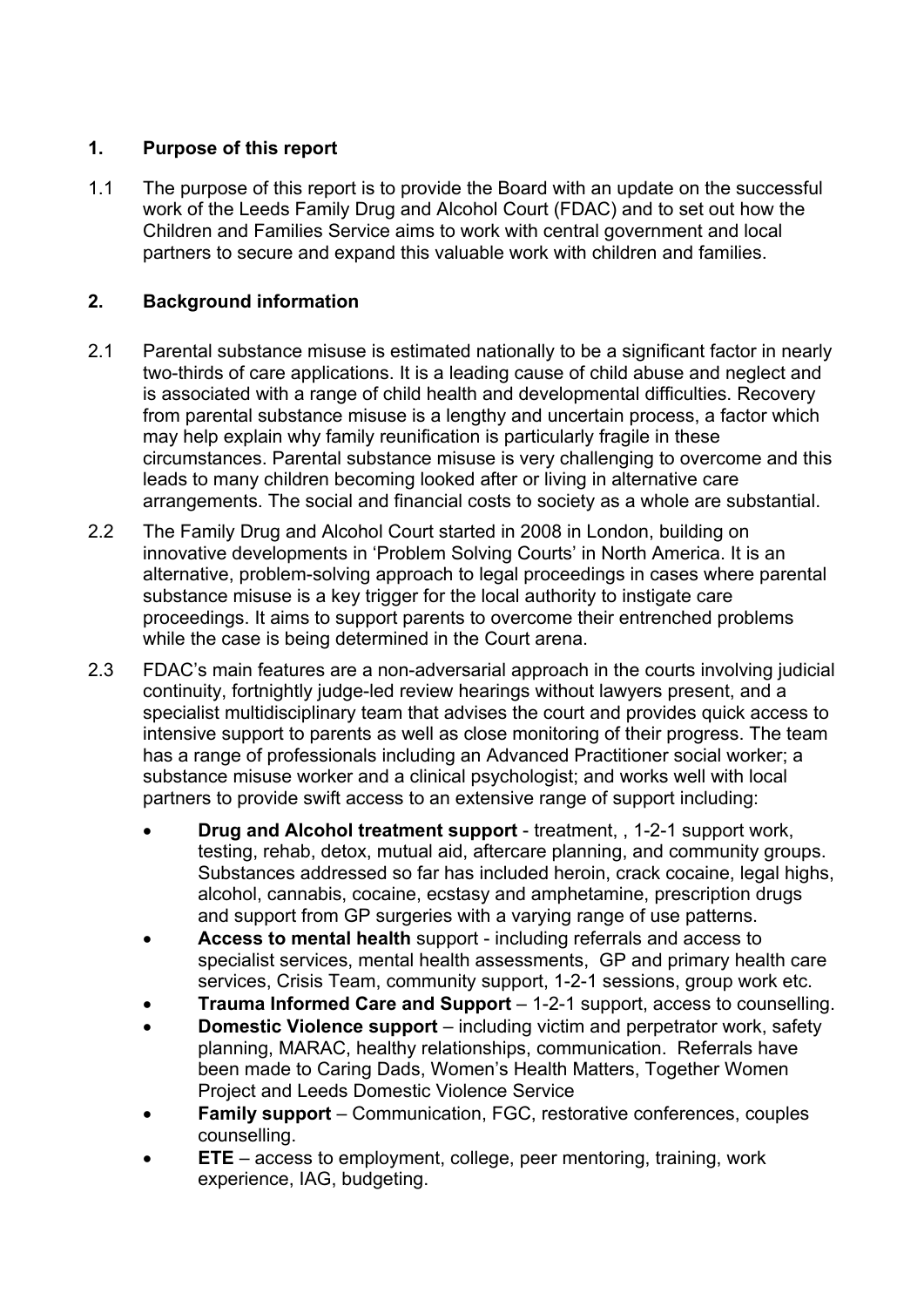- **Social Inclusion** increased engagement in the community and services, hobbies, activities, increased social and support network.
- **Practical Support** housing, budgeting, benefits, food parcels and travel.
- **Service Coordination** coordination of support plans and interventions from statutory and non-statutory services, including those outside of Leeds and West Yorkshire.
- 2.4 In addition to this access to services the direct communication between the judge and parents is seen as a critical motivational factor to families to support a change in their circumstances.
- 2.5 As part of the central government Innovation Programme for children's services FDAC was expanded across England. Leeds led a West Yorkshire FDAC project with all five Councils. This was successful in reducing entry to care and reducing costs, but the funding was time limited. All the other Councils dropped out once central government funding was withdrawn. In Leeds the Children and Families Service continued to support FDAC with a small amount of funding that also enabled BARCA to secure additional funding from a charitable trust.
- 2.6 In June the government announced a £20M fund to support the expansion of FDAC and Family Group Conferencing. Leeds applied for the FDAC funding and the service have been informed that this bid has been successful. The final funding amount has not yet been confirmed.
- 2.7 FDAC is an important part of wider local strategies, particularly the Leeds Drug and Alcohol Strategy 2019-24 and the ongoing development of 'Think Family' early help and the 'Families First' programme. The Drug and Alcohol Strategy has a number of key outcomes including 'Reduce impact of harm from drugs and alcohol on children, young people and families' and a key measure of 'Decreas[ing] the number of children and young people where drugs or alcohol was the main reason for issuing care proceedings'. Families First and Think Family seek to extend whole family restorative working through recent investment in the 'Family First Hubs' which will include additional specialist staff such as drug and alcohol workers. The challenge therefore is to continue to develop FDAC as an important part of a joined up, citywide approach.

## **3. Main issues**

- 3.1 FDAC has been shown to work well in making a difference for children and families with some of the most complex challenges in their lives. This has been evidenced through a decade of work in FDACs across England, over three years in Leeds and a number of rigorous independent evaluations.
- 3.2 An evaluation of FDAC by Brunel University and the Nuffield Foundation in 2014 found strong evidence of the impact of FDAC, including:
	- A higher proportion of FDAC parents had stopped misusing by the time of the final order
		- o Mothers (40% FDAC cohort v 25% non FDAC cohort)
		- o Fathers (25% FDAC cohort v 5% non FDAC cohort)
	- A higher proportion of FDAC than comparison mothers both stopped misusing and were reunited with their children (35% v 19%)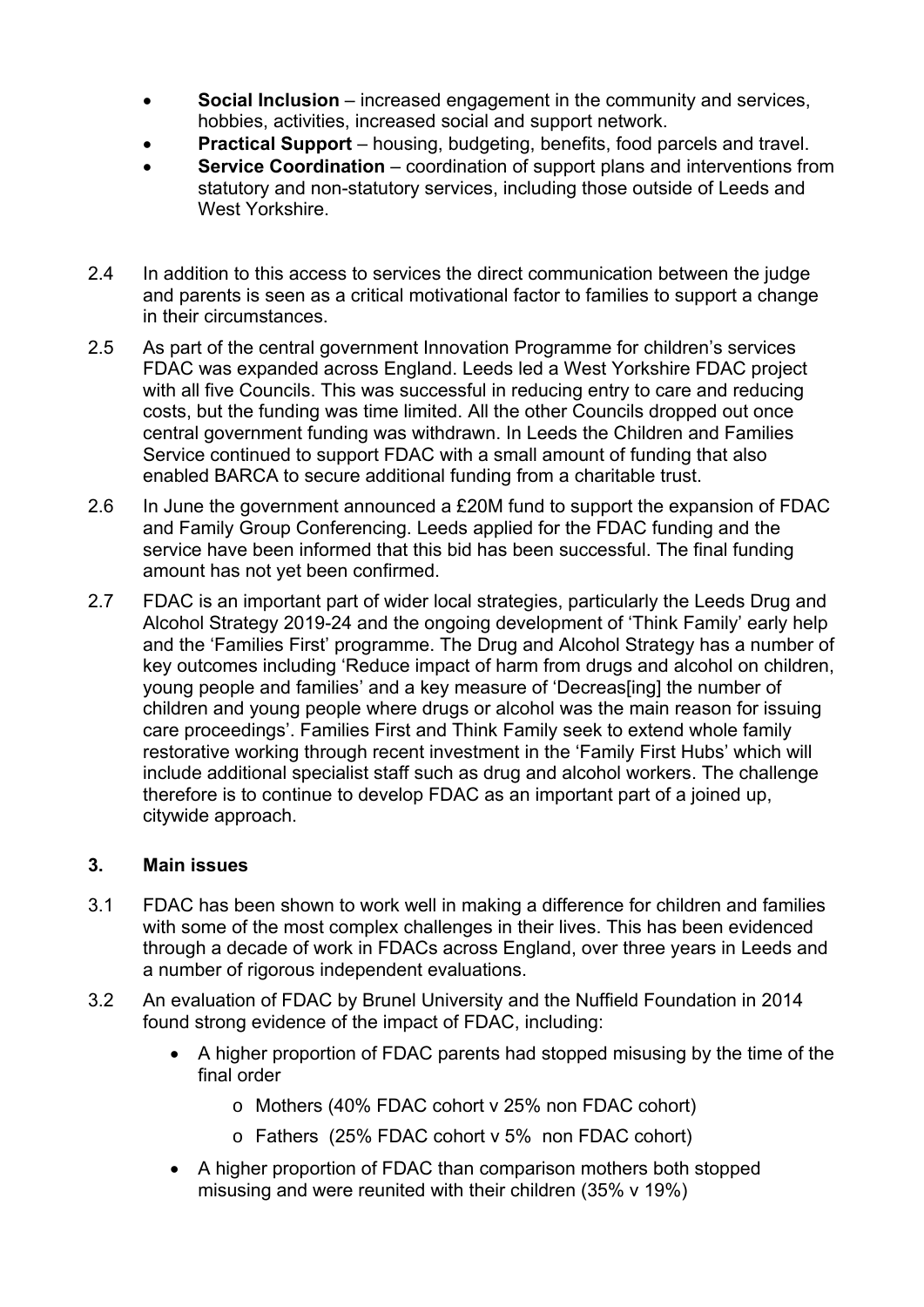- Where reunification was agreed by the Court there was evidence of significant reduced harm after a year – including lower levels of neglect, lower rates of substance misuse relapse and more mothers were still living with their children.
- 3.3 Substance misuse is a key factor in many family's problems and a common reason for social work involvement to help with children and young people. For example, local research analysing cases of Leeds infants becoming looked after has shown that substance misuse was a major factor in 45% of families.
- 3.4 Leeds FDAC team is small and the work is intensive. This means that at present the team can work with roughly seven families at any given time. Whilst the overall scale is small, the impact is large:
	- To date the service has worked with:
		- o 52 parents
		- o 54 children
		- o 28 cases closed with 10 families in total having their children returned to the family home.
	- In the most recent quarter the team is working at full capacity: with seven families going through the court process and one with aftercare. In the period there were 11 referrals for FDAC support, of which the team were only able to accept two cases due to capacity issues.
	- To date, 36% of cases closed by the team have resulted in the safe reunification of children and parents.
	- 73% of parents engaged reducing their drug and/or alcohol use
	- 75% of parents reduced harm to their children,
	- 89% engaged with support services to improve their circumstances and
	- 73% showing improved emotional well-being
- 3.5 A cost-benefit analysis of Leeds' FDAC by the Centre for Justice Innovation estimated that the approach would save £1.61 for every pound spent, of which £1.39 would accrue to the Local Authority. The Council savings were due to reduced entry to care, and reduced legal costs. As ever, it is important to note that care for one child will cost around £40,000 per year, and possibly much higher for some children – for example some in specialist residential care could cost over £300,000 per year. In addition partners would save due to reduced substance misuse service needs, and lower crime related costs.
- 3.6 Feedback from families that have been supported by Leeds FDAC is consistently positive, with many parents reporting how the team and the work with the judge has made a huge difference to their lives. A sample of feedback is provided below:
	- *"*FDAC helped me to change and maintain this change. It has helped me look through my children's eyes of what a parent's addiction can do to their children".(FDAC Parent)
	- "The FDAC process is a way to allow you to accept your mistakes, learn from them and move on".(FDAC Parent)
	- Help with the talking and becoming more of a true person (knowing myself). Feeling lighter after talks. The growth of all of us, me, K and A." – FDAC Father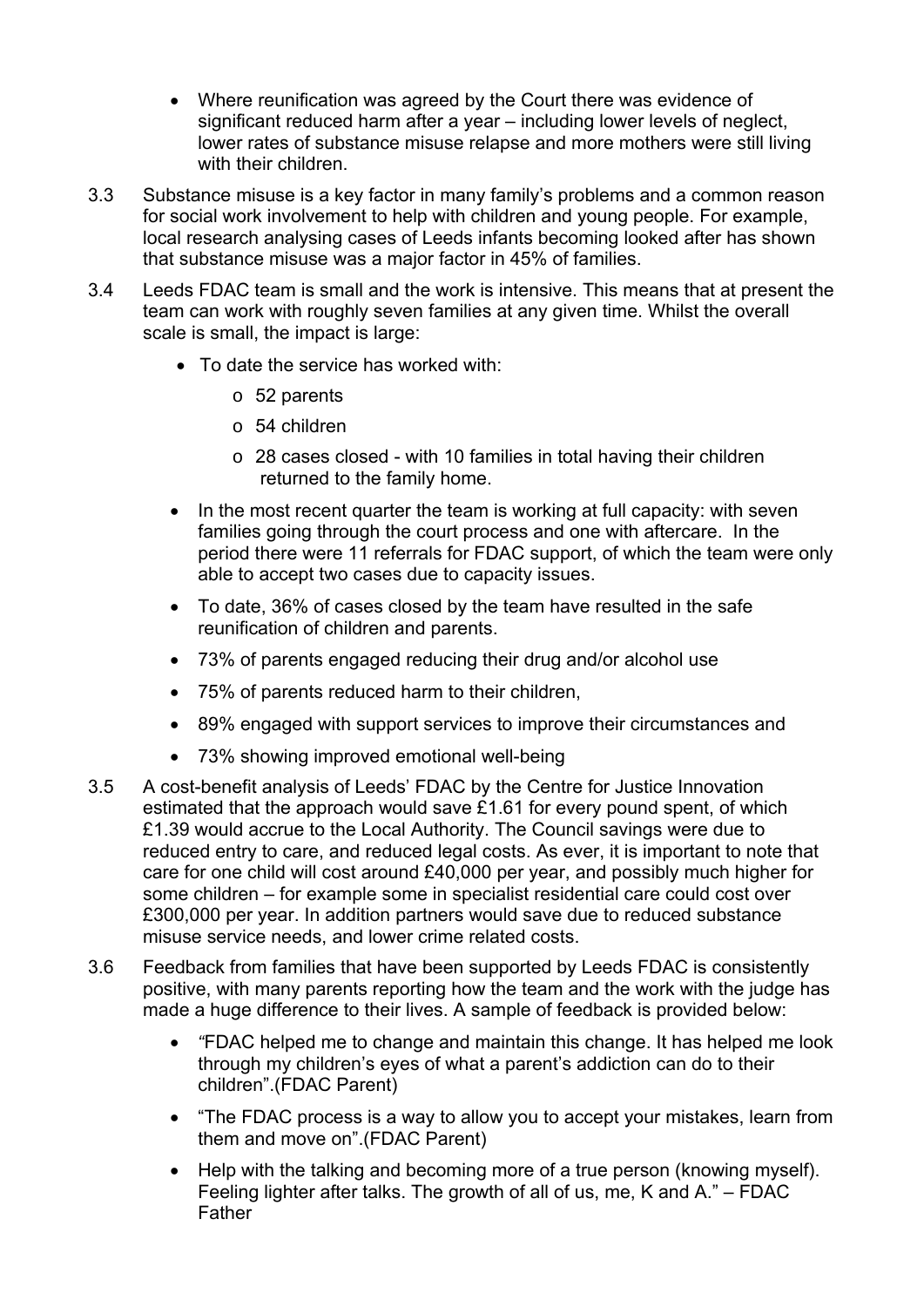- Help for me to be strong enough to make the hard choices like walk from drugs when they are in front of me. – FDAC Father
- "Really liked working with Judge B, she is not like other Judges I have had in Court before, she doesn't talk like them, not like she has some silver spoon in her mouth. Other Judges didn't let me talk, she asks your opinion and lets me say your bit" – FDAC Mother
- "Thank you so so much for your help and guidance in our sessions. You've changed my life in ways I haven't even realised yet. But please believe I am so grateful. From the longevity in my life (drinking kills) and the hope that my babies will be with 'dad' again." - Dad
- "It's helped me completely turn my life around. And use different and better coping strategies."
- 'Getting to keep my baby and getting a chance on life again.'
- 3.7 Leeds work on FDAC remains of national interest in part due to the strong support and dedication of the Designated Family Judge HHJ Nancy Hillier and the Family Court, and as Leeds is the only authority that has chosen to commission the FDAC team from a third sector organisation. This has clear advantages as Barca are a skilled and knowledgeable organisation with strong links with other local services and families welcome its independence from the Local Authority. In addition this approach has helped secure additional funding for FDAC as BARCA have been able to secure additional investment only open to a third sector organisation.
- 3.8 The Centre for Justice Innovation, who have led development and evaluation of FDAC nationally, visited Leeds in June and their Deputy Director said:

*'I was incredibly impressed by the knowledge and expertise of the team and the arrangement of Barca delivering the provision is working extremely well. Despite being such a small team, the team have achieved impressive outcomes and do so in logistically challenging circumstances. It is clear this success is as a result of the dedication and knowledge of the staff and the strong management. The team has been proactive in ensuring the service continues to run. I also had the pleasure of meeting with senior Local Authority staff and Barca's Operations Director for Children, Young People and Families. The senior level support and belief in the service being provided is really pleasing and there is a strong desire to expand the service if possible.' (Deputy Director, Centre for Justice Innovation)* 

- 3.9 FDAC is important not just for the way it can make a difference for children and families. FDAC can help to widen the Leeds strategy for public sector reform and children's services beyond the council. FDAC is a restorative approach – building relationships, nurturing family strengths, solving problems. It is a move from an adversarial and bureaucratic state intervention to a more positive, enabling role for the state.
- 3.10 It is clear from the above that FDAC has great potential improving outcomes, reducing the high cost of failure and helping promote public sector reform. As such the Children and Families Service is now working hard with both national and local partners to secure additional investment and support. At present the team is small, comprising a service manager, part time admin, substance misuse specialist, a part time Consultant Clinical Psychologist and a seconded social worker from the Council. The team works closely with other important local services such as Caring Dads to provide joined up support for families. However, due to the intensity of the work with families this team only has capacity to work with seven families at any one time.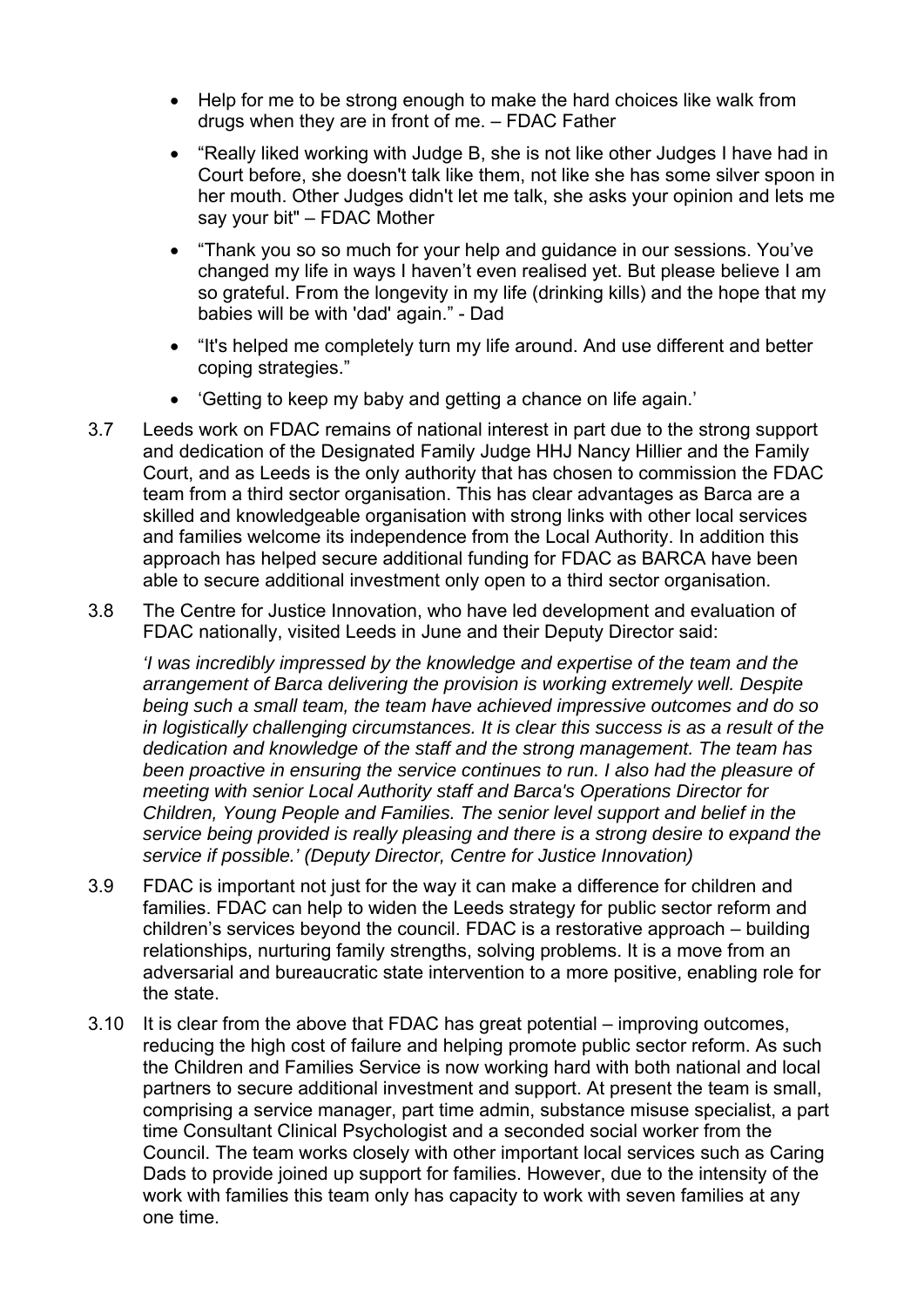3.11 As a first step Leeds has been successful in a bid for funding from a £20M government fund to promote FDAC and Family Group Conferences across England. The final amount has yet to be confirmed but funding has been requested to expand the scale of the team and also to add in additional specialist expertise on mental health and domestic violence as most cases involve substance misuse with wider problems. The intention is to use this government funding as a bridging solution for eighteen months whilst working with local partners to secure longer term funding.

## **4. Corporate considerations**

## **4.1 Consultation and engagement**

 The Children and Families Service has worked closely with Barca, the provider of the team in developing plans to expand the service. This, in turn, has been informed by the views and feedback of parents who have worked with the FDAC team. The Service has also consulted with the local Family Courts and the Centre for Justice Innovation.

# **4.2 Equality and diversity / cohesion and integration**

 Recent research undertaken by Paul Bywaters from Huddersfield University focuses on the relationship between economic inequality and out‐of‐home care and child protection interventions. The research shows that children growing up in areas of deprivation are up to eleven times more likely to be in care than in more affluent areas. The work of FDAC supports the Leeds approach to support families to maintain care of their children by working with families to find solutions to their own difficulties.

# **4.3 Council policies and the Best Council Plan**

- FDAC has the potential to support not just the Best Council priority of making Leeds a Child Friendly City but also to contribute towards the priorities around Safer and Stronger Communities as well as promoting Health and Wellbeing. In addition the FDAC project has close links to both the Drug and Alcohol Strategy and the continued developments of 'Think Family' approach and Families First. Reducing the impact of alcohol and drugs on children and families is a key outcome in the Drug and Alcohol Strategy and developing more specialist expertise in 'Families First' hubs to provide joined up support to families effected by drug and alcohol abuse.
- Climate Emergency

There are no significant issues relating to the Climate Emergency.

# **4.4 Resources, procurement and value for money**

 Independent evaluation of the Leeds FDAC by the Centre for Justice Innovation has shown that the approach is cost effective. Their calculations suggested that the local *system* made savings of £1.61 for each pound spent on FDAC. It is important to note that these savings accrued across the local public sector system with high levels of savings for children's services from reduced entry to care but also significant savings for health from reducing substance misuse harms, for the local